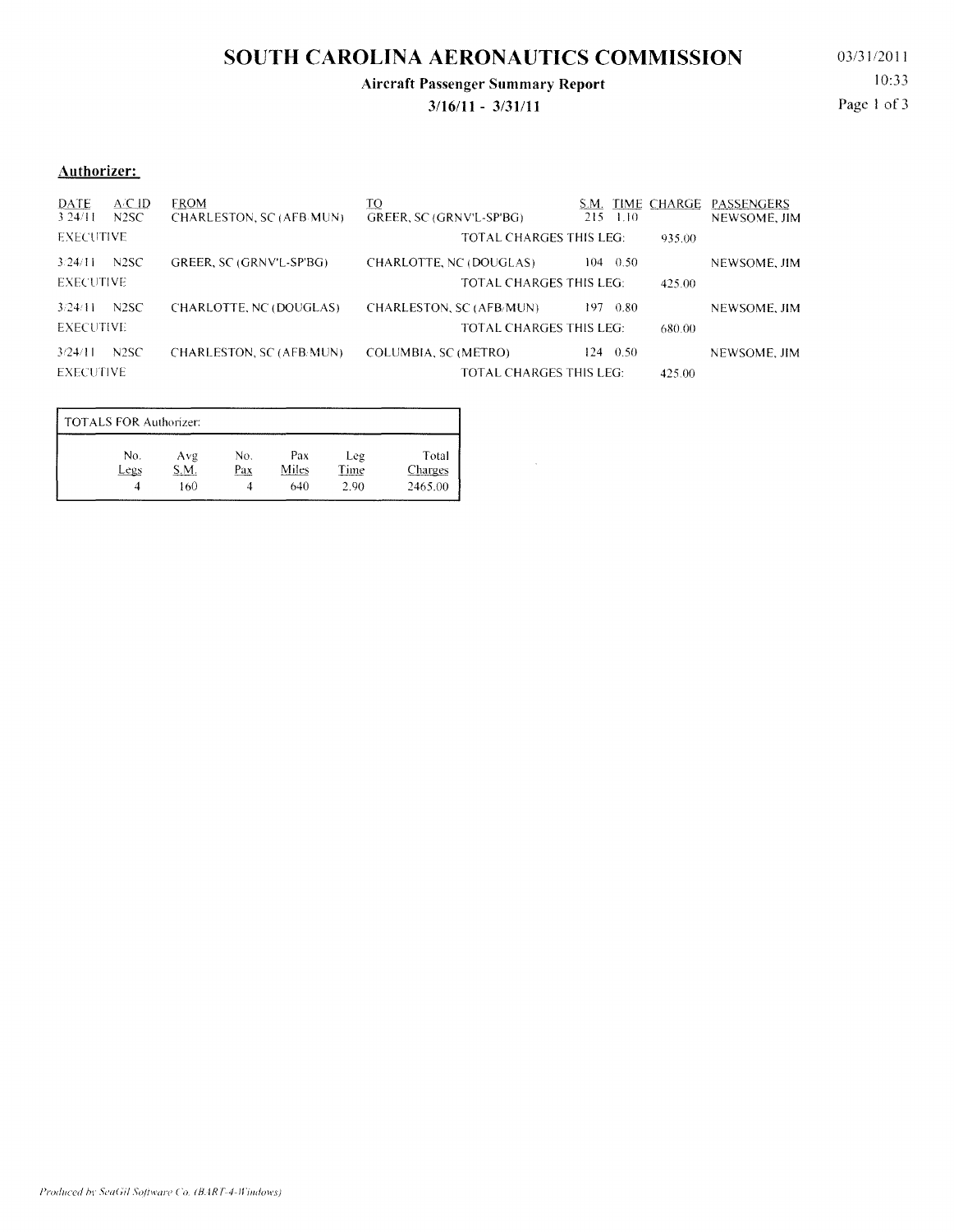# **SOUTH CAROLINA AERONAUTICS COMMISSION**

**Aircraft Passenger Summary Report** 

### **3/16/11 - 3/31111**

03/31;2011 10:33 Page 2 of 3

#### **Authorizer: STATE PORTS AUTHORITY**

DATE *\_&C* 10 FROM COLUMBIA, SC (METRO) EXECUTIVE

TO . S.M. TIME CHARGE PASSENGERS CHARLESTON, SC (AFB/MUN) 124 0.50 NEWSOME, JIM TOTAL CHARGES THIS LEG: 425.00

| TOTALS FOR Authorizer: STATE PORTS AUTHORITY |      |      |     |       |      |                |  |  |
|----------------------------------------------|------|------|-----|-------|------|----------------|--|--|
|                                              | No.  | Avg  | No. | Pax   | Leg  | Total          |  |  |
|                                              | Legs | S.M. | Pax | Miles | Time | <u>Charges</u> |  |  |
|                                              |      | 124  |     | 124   | 0.50 | 425.00         |  |  |